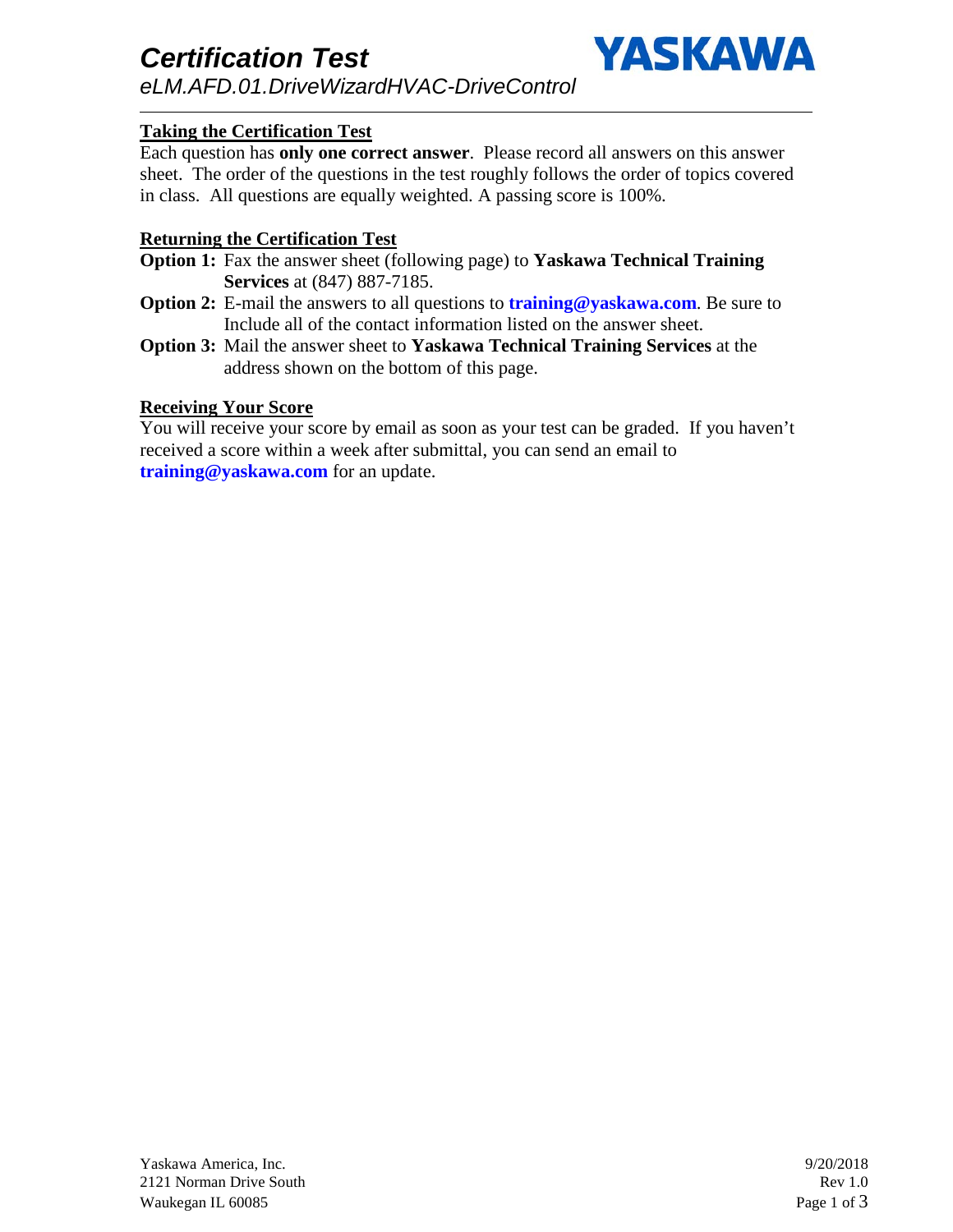# *Certification Test*



*eLM.AFD.01.DriveWizardHVAC-DriveControl*

#### **Answer Sheet:**

| 1. |                       |
|----|-----------------------|
|    | --------------------- |
| 2. | --------------------- |
| 3. |                       |
|    | ------------------    |

## **Contact Information:**

| Name:                                          | Title:      |  |
|------------------------------------------------|-------------|--|
| Company:                                       | Email:      |  |
| Address:                                       |             |  |
| Phone Number:<br>Supervisor's Name/Title:      | Fax number: |  |
| Yaskawa Salesperson's Name<br>(if Distributor) |             |  |
| Yaskawa Distributor<br>(if End User)           |             |  |
| <b>Test Date:</b>                              |             |  |